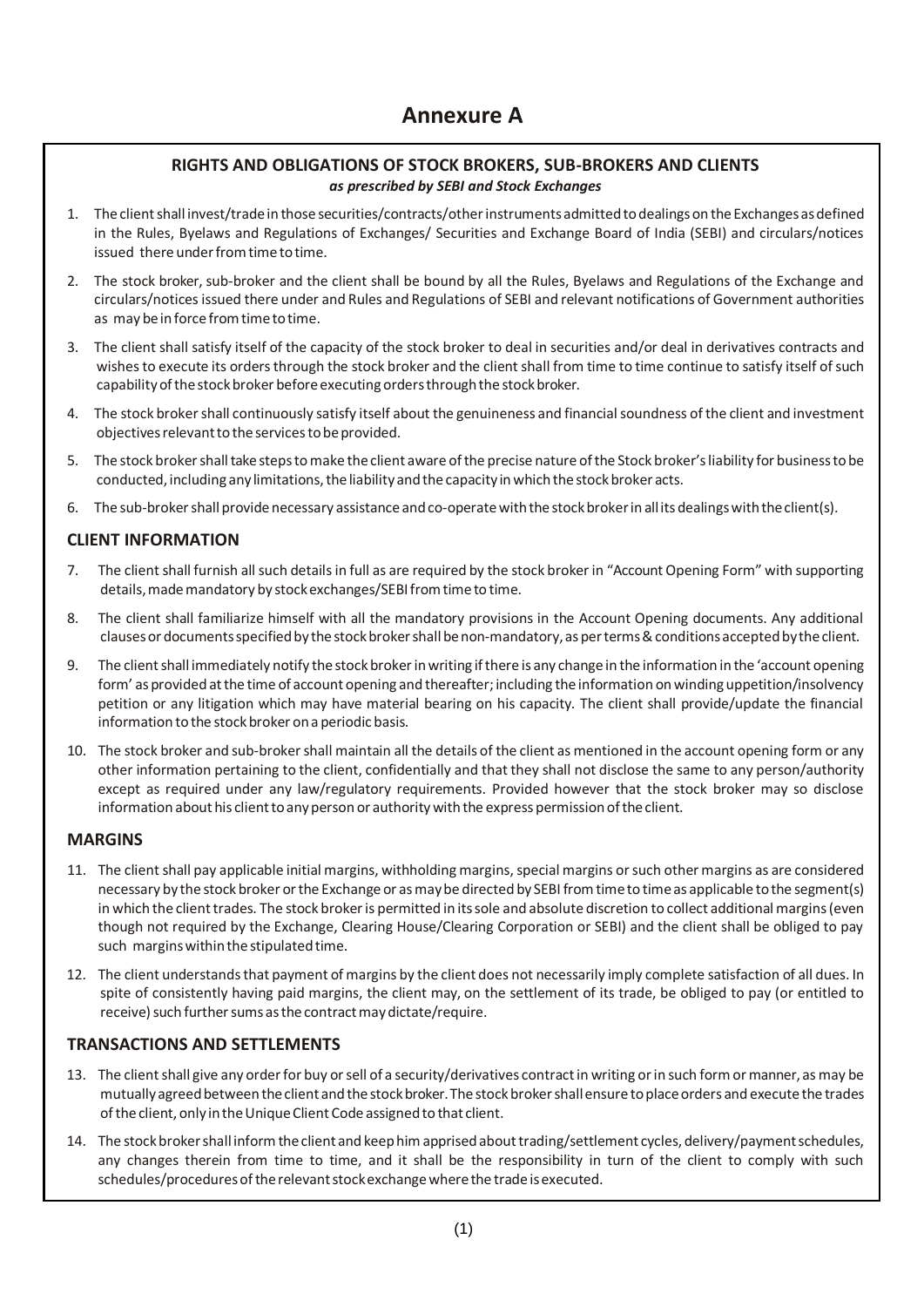- 15. The stock broker shall ensure that the money/securities deposited by the client shall be kept in a separate account, distinct from his/its own account or account of any other client and shall not be used by the stock broker for himself/itself or for any other client or for any purpose other than the purposes mentioned in Rules, Regulations, circulars, notices, guidelines of SEBI and/or Rules, Regulations, Bye-laws, circulars and notices of Exchange.
- 16. Where the Exchange(s) cancels trade(s) suo moto all such trades including the trade/s done on behalf of the client shall ipso facto stand cancelled, stock broker shall be entitled to cancel the respective contract(s) with client(s).
- 17. The transactions executed on the Exchange are subject to Rules, Byelaws and Regulations and circulars/notices issued thereunder ofthe Exchangeswhere the trade is executed and all partiesto such trade shall have submitted to the jurisdiction of such court as may be specified by the Byelaws and Regulations of the Exchanges where the trade is executed for the purpose of giving effect to the provisions of the Rules, Byelaws and Regulations of the Exchanges and the circulars/notices issued thereunder.

#### **BROKERAGE**

18. The Client shall pay to the stock broker brokerage and statutory levies as are prevailing from time to time and as they apply to the Client's account, transactions and to the services that stock broker renders to the Client. The stock broker shall not charge brokerage more than the maximum brokerage permissible as per the rules, regulations and bye-laws of the relevant stock exchanges and/or rules and regulations of SEBI.

### **LIQUIDATION AND CLOSE OUT OF POSITION**

- 19. Without prejudice to the stock broker's other rights (including the right to refer a matter to arbitration), the client understands that the stock broker shall be entitled to liquidate/close out all or any of the client's positions for non-payment ofmargins orother amounts, outstanding debts, etc. and adjustthe proceeds ofsuchliquidation/close out,if any,againstthe client's liabilities/obligations. Any and all losses and financial charges on account of such liquidation/closing-out shall be charged to and borne by the client.
- 20. In the event of death or insolvency of the client or his/its otherwise becoming incapable of receiving and paying for or delivering or transferring securities which the client has ordered to be bought or sold, stock broker may close out the transaction of the client and claim losses, if any, against the estate of the client. The client or his nominees, successors, heirs and assignee shall be entitled to any surplus which may result there from. The client shall note that transfer of funds/securities in favor of a Nominee shall be valid discharge by the stock broker against the legal heir.
- 21. The stock broker shall bring to the notice of the relevant Exchange the information about default in payment/delivery and related aspects by a client. In case where defaulting client is a corporate entity / partnership/proprietary firm or any other artificial legal entity, then the name(s) of Director(s)/Promoter(s)/Partner(s)/Proprietor as the case may be, shall also be communicated by the stock broker to the relevant Exchange(s).

#### **DISPUTE RESOLUTION**

- 22. The stock broker shall provide the client with the relevant contact details of the concerned Exchanges and SEBI.
- 23. The stock broker shall co-operate in redressing grievances of the client in respect of all transactions routed through it and in removing objections for bad delivery of shares, rectification of bad delivery, etc.
- 24. The client and the stock broker shall refer any claims and/or disputes with respect to deposits, margin money, etc., to arbitration as per the Rules, Byelaws and Regulations of the Exchanges where the trade is executed and circulars/notices issued thereunder as may be in force from time to time.
- 25. The stock broker shall ensure faster settlement of any arbitration proceedings arising out of the transactions entered into between him vis-à-vis the client and he shall be liable to implement the arbitration awards made in such proceedings.
- 26. The client/stock-broker understands that the instructions issued by an authorized representative for dispute resolution, if any, of the client/stock-broker shall be binding on the client/stock-broker in accordance with the letter authorizing the said representative to deal on behalf of the said client/stock-broker.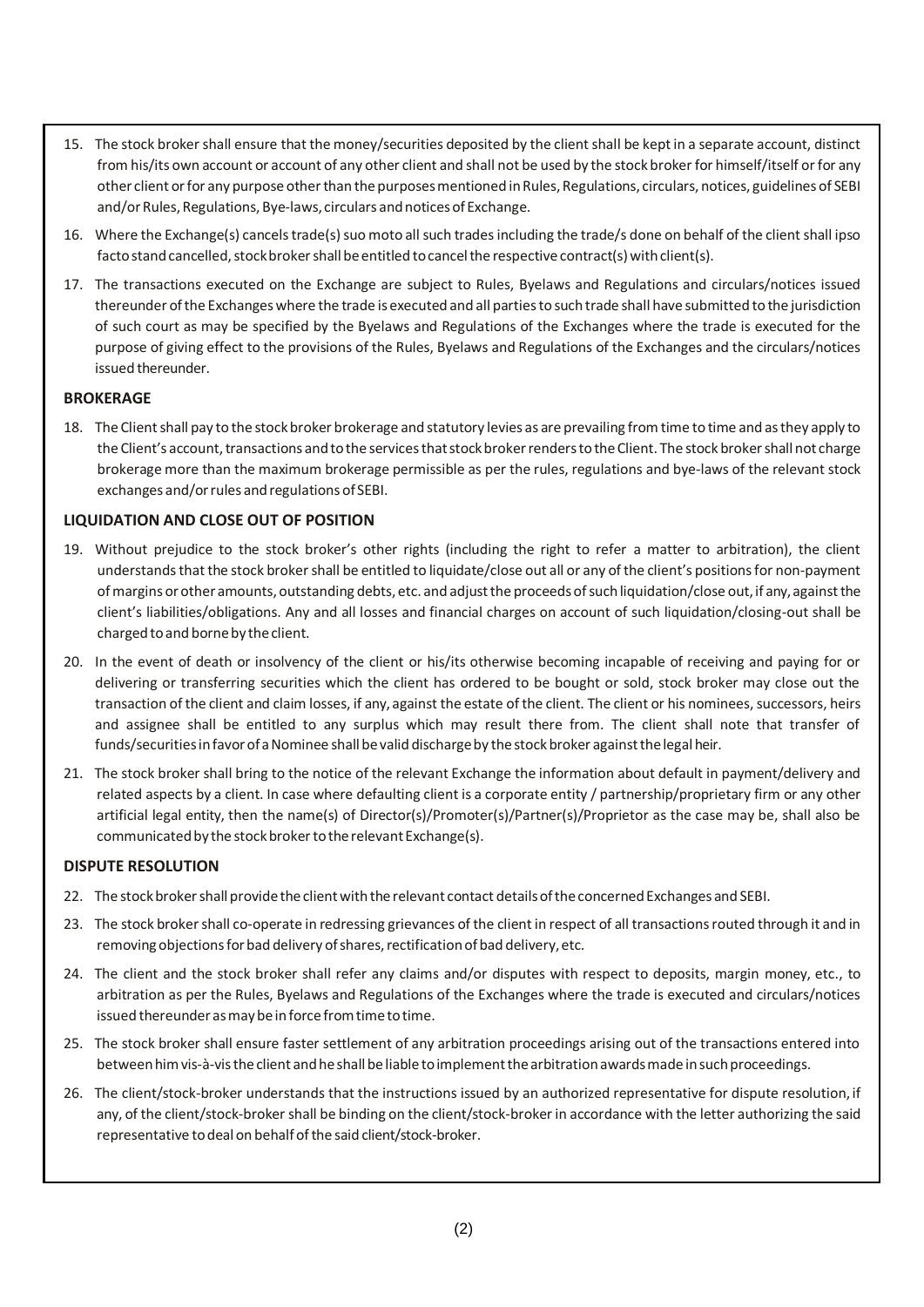#### **TERMINATION OF RELATIONSHIP**

- 27. This relationship between the stock broker and the client shall be terminated; if the stock broker for any reason ceases to be a member of the stock exchange including cessation of membership by reason of the stock broker's default, death, resignation or expulsion or if the certificate is cancelled by the Board.
- 28. The stock broker, sub-broker and the client shall be entitled to terminate the relationship between them without giving any reasons to the other party, after giving notice in writing of not less than one month to the other parties. Notwithstanding any such termination, all rights, liabilities and obligations of the parties arising out of or in respect of transactions entered into priorto the termination ofthisrelationship shall continue to subsist and vestin/be binding on the respective parties or his/its respective heirs, executors, administrators, legal representatives or successors, as the case may be.
- 29. In the event of demise/insolvency of the sub-broker or the cancellation of his/its registration with the Board or/withdrawal of recognition of the sub-broker by the stock exchange and/or termination of the agreement with the sub broker by the stock broker, for any reason whatsoever, the client shall be informed of such termination and the client shall be deemed to be the direct client of the stock broker and all clauses in the 'Rights and Obligations' document(s) governing the stock broker, sub -broker and client shall continue to be in force as it is, unless the client intimates to the stock broker his/its intention to terminate their relationship by giving a notice in writing of not less than one month.

#### **ADDITIONAL RIGHTS AND OBLIGATIONS**

- 30. The stock broker shall ensure due protection to the client regarding client's rights to dividends, rights or bonus shares, etc. in respect of transactions routed through it and it shall not do anything which is likely to harm the interest of the client with whom and for whom they may have had transactions in securities.
- 31. The stock broker and client shall reconcile and settle their accounts from time to time as per the Rules, Regulations, Bye Laws, Circulars, Notices and Guidelines issued by SEBI and the relevant Exchanges where the trade is executed.
- 32. The stock brokershall issue a contract note to his constituentsfortrades executed in such format asmay be prescribed by the Exchange from time to time containing records of all transactions including details of order number, trade number, trade time, trade price, trade quantity, details of the derivatives contract, client code, brokerage, all charges levied etc. and with all other relevant details as required therein to be filled in and issued in such manner and within such time as prescribed by the Exchange. The stock broker shall send contract notes to the investors within one working day of the execution of the trades in hard copy and/or in electronic form using digital signature.
- 33. The stock broker shall make pay out of funds or delivery of securities, as the case may be, to the Client within one working day ofreceipt of the payoutfrom the relevant Exchange where the trade is executed unless otherwise specified by the client and subject to such terms and conditions as may be prescribed by the relevant Exchange from time to time where the trade is executed.
- 34. The stock brokershallsend a complete 'Statement of Accounts' for both funds and securitiesin respect of each ofits clientsin such periodicity and format within such time, as may be prescribed by the relevant Exchange, from time to time, where the trade is executed. The Statement shall also state that the client shall report errors, if any, in the Statement within such time as may be prescribed by the relevant Exchange from time to time where the trade was executed, from the receipt thereof to the Stock broker.
- 35. The stock broker shall send daily margin statements to the clients. Daily Margin statement should include, inter-alia, details of collateral deposited, collateral utilized and collateral status (available balance/due from client) with break up in terms of cash, Fixed Deposit Receipts (FDRs), Bank Guarantee and securities.
- 36. The Client shall ensure that it has the required legal capacity to, and is authorized to, enter into the relationship with stock broker and is capable of performing his obligations and undertakings hereunder. All actions required to be taken to ensure compliance of all the transactions, which the Client may enter into shall be completed by the Client prior to such transaction being enteredinto.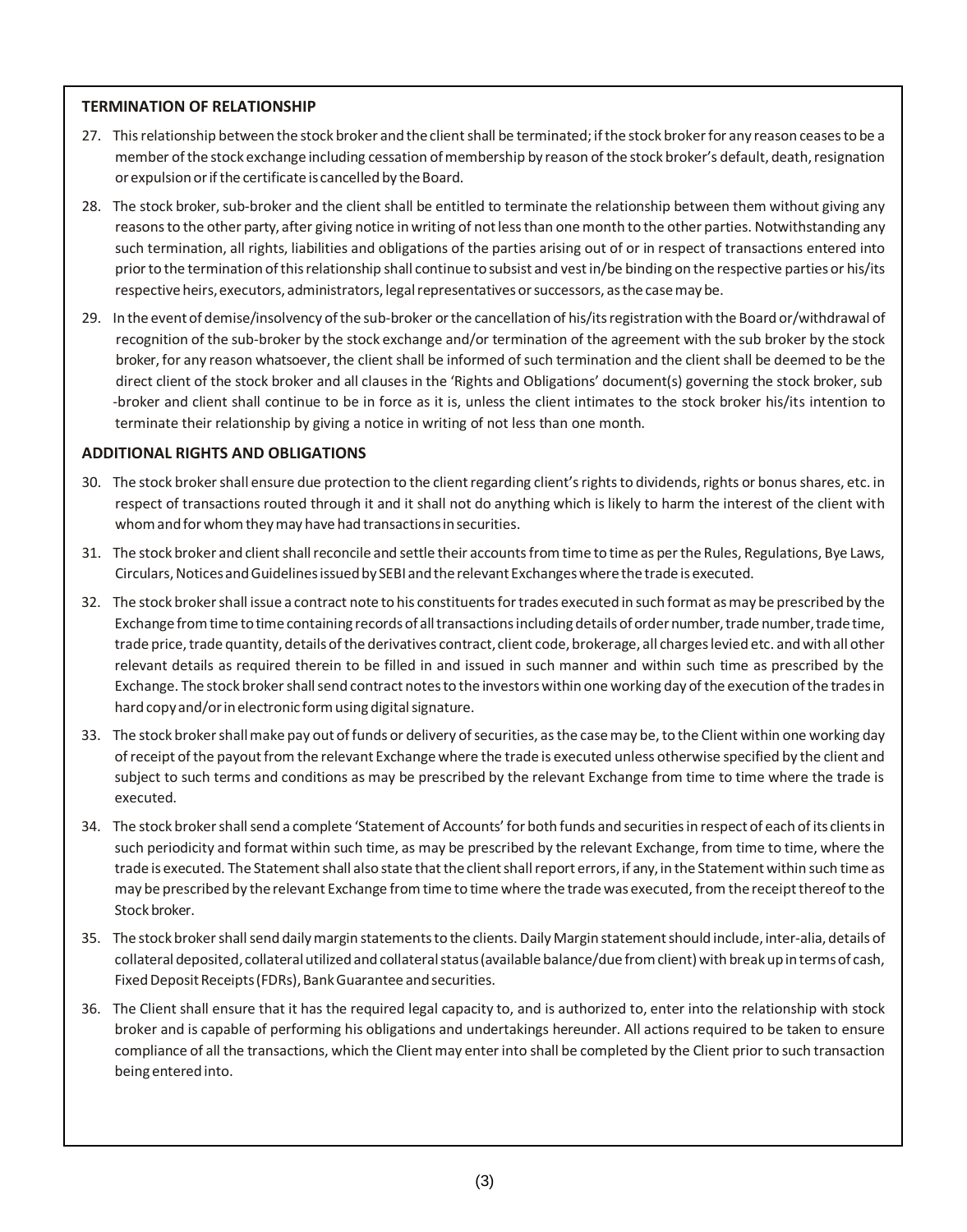### **ELECTRONIC CONTRACT NOTES (ECN)**

- 37. In case, client optstoreceive the contract notein electronic form, he shall provide an appropriate e-mail idto thestock broker. The client shall communicate to the stock broker any change in the email-id through a physical letter. If the client has opted for internet trading, the request for change of email id may be made through the secured access by way of client specific user id and password.
- 38. The stock brokershall ensure that all ECNssentthrough thee-mailshall be digitally signed, encrypted, non-tamper able andin compliance with the provisions of the IT Act, 2000. In case, ECN is sent through e-mail as an attachment, the attached file shall also be secured with the digital signature, encrypted and non-tamperable.
- 39. The clientshall note that non-receipt of bouncedmail notification by the stock brokershall amountto delivery ofthe contract note atthee-mail IDoftheclient.
- 40. The stock broker shall retain ECN and acknowledgement of the e-mail in a soft and non-tamperable form in the manner prescribed by the exchange in compliance with the provisions of the IT Act, 2000 and as per the extant rules/regulations/circulars/guidelinesissued by SEBI/Stock Exchangesfrom time to time. The proof of delivery i.e., log report generated by the system at the time of sending the contract notes shall be maintained by the stock broker for the specified period under the extant regulations of SEBI/stock exchanges. The log report shall provide the details of the contract notes that are not delivered to the client/e-mails rejected or bounced back. The stock broker shall take all possible steps to ensure receipt of notification of bounced mails by him at all times within the stipulated time period under the extant regulations of SEBI/stockexchanges.
- 41. The stock broker shall continue to send contract notes in the physical mode to such clients who do not opt to receive the contract notes in the electronic form. Wherever the ECNs have not been delivered to the client or has been rejected (bouncing of mails) by the e-mail ID of the client, the stock broker shallsend a physical contract note to the client within the stipulated time under the extant regulations of SEBI/stock exchanges and maintain the proof of delivery of such physical contract notes.
- 42. In addition to the e-mail communication of the ECNs to the client, the stock broker shall simultaneously publish the ECN on his designated web-site, if any,in a secured wayand enable relevant accessto the clients and forthis purpose,shall allot a unique user name and password to the client, with an option to the client to save the contract note electronically and/or take a print out of the same.

#### **LAW AND JURISDICTION**

- 43. In addition to the specific rights set out in this document, the stock broker, sub-broker and the client shall be entitled to exercise any other rights which the stock broker or the client may have under the Rules, Bye-laws and Regulations of the Exchanges in which the client chooses to trade and circulars/notices issued thereunder or Rules and Regulations of SEBI.
- 44. The provisions of this document shall always be subject to Government notifications, any rules, regulations, guidelines and circulars/notices issued by SEBI and Rules, Regulations and Bye laws of the relevant stock exchanges, where the trade is executed, that may be in force from time to time.
- 45. The stock broker and the client shall abide by any award passed by the Arbitrator(s) under the Arbitration and Conciliation Act, 1996. However, there is also a provision of appeal within the stock exchanges, if either party is not satisfied with the arbitrationaward.
- 46. Words and expressions which are used in this document butwhich are not defined herein shall, unlessthe context otherwise requires, have the same meaning as assigned thereto in the Rules, Byelaws and Regulations and circulars/notices issued thereunder of the Exchanges/SEBI.
- 47. All additional voluntary clauses/document added by the stock broker should not be in contravention with rules/regulations/notices/circulars of Exchanges/SEBI. Any changes in such voluntary clauses/document(s) need to be preceded by a notice of 15 days. Any changes in the rights and obligations which are specified by Exchanges/SEBI shall also be brought to the notice of the clients.
- 48. If the rights and obligations of the parties hereto are altered by virtue of change in Rules and regulations of SEBI or Bye-laws, Rules and Regulations of the relevant stock Exchanges where the trade is executed, such changes shall be deemed to have been incorporated herein in modification of the rights and obligations of the parties mentioned in this document.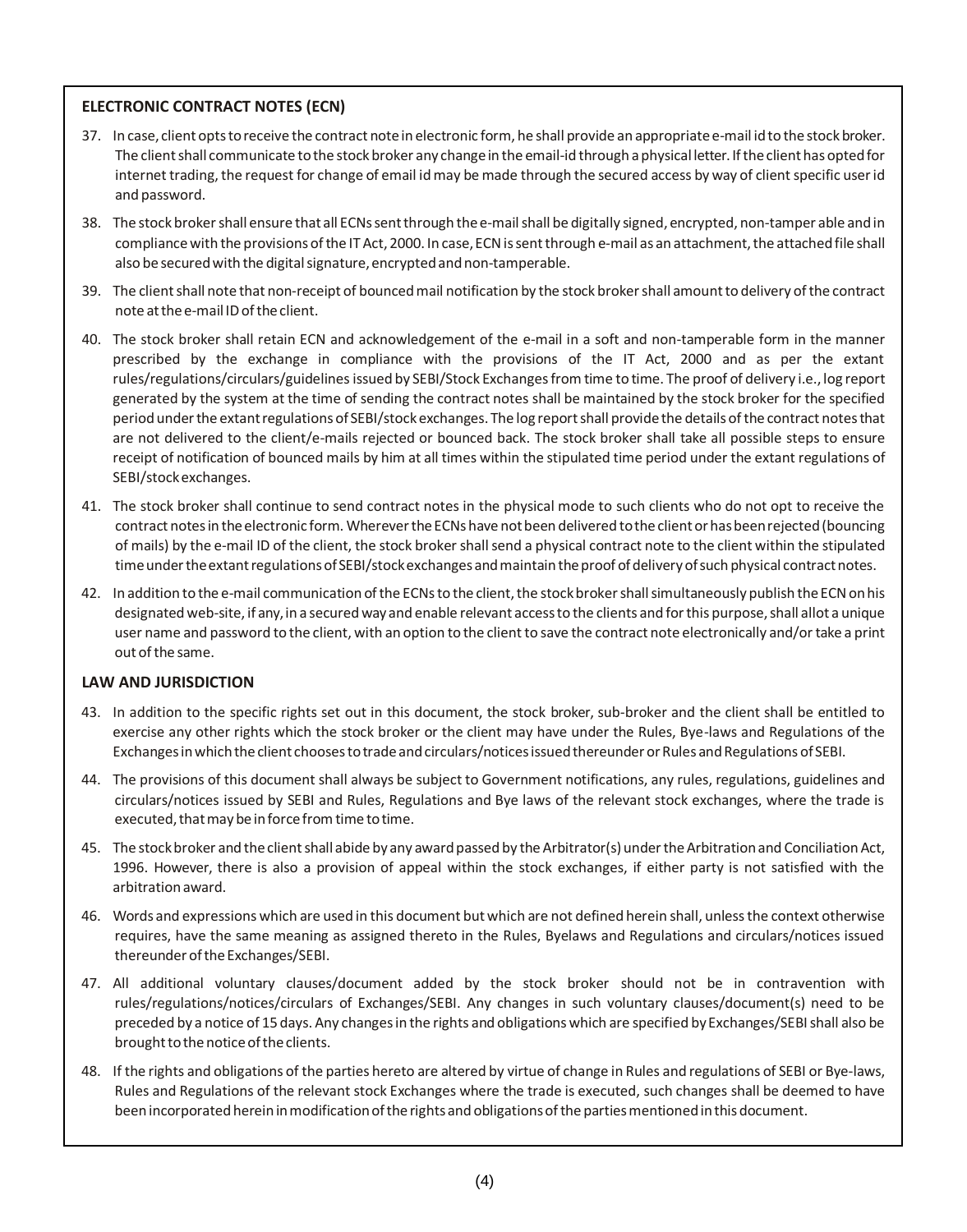# **INTERNET & WIRELESS TECHNOLOGY BASED TRADING FACILITY PROVIDED BY MEMBERS TO CLIENT** (All the clauses mentioned in the 'Rights and Obligations' document(s) shall be applicable. Additionally, the clauses **mentioned herein shall also be applicable.)**

- 1. Stock brokeris eligible for providing Internet based trading (IBT) and securitiestrading through the use ofwirelesstechnology that shall include the use of devices such as mobile phone, laptop with data card, etc. which use Internet Protocol (IP). The stock broker shall comply with all requirements applicable to internet based trading/securities trading using wireless technology as may be specified by SEBI & the Exchanges from time to time.
- 2. The client is desirous of investing/trading in securities and for this purpose, the client is desirous of using either the internet based trading facility or the facility for securities trading through use of wireless technology. The Stock broker shall provide the Stock broker's IBT Service to the Client, and the Client shall avail of the Stock broker's IBT Service, on and subject to SEBI/Exchanges Provisions and the terms and conditions specified on the Stock broker's IBT Web Site provided that they are in line with the norms prescribed by Exchanges/SEBI.
- 3. The stock broker shall bring to the notice of client the features, risks, responsibilities, obligations and liabilities associated with securities trading through wireless technology/internet/smart order routing or any other technology should be brought to the notice of the client by the stock broker.
- 4. The stock broker shall make the client aware that the Stock Broker's IBT system itself generates the initial password and its password policy asstipulatedinlinewithnormsprescribed byExchanges/SEBI.
- 5. The Clientshallberesponsible for keeping theUsername andPasswordconfidential and secureand shallbe solely responsible for all orders entered and transactions done by any person whosoever through the Stock broker's IBT System using the Client's Username and/or Password whether or not such person was authorized to do so. Also the client is aware that authentication technologies and strict security measures are required for the internet trading/securities trading through wireless technology through order routed system and undertakes to ensure that the password of the client and/or his authorized representative are not revealed to any third party including employees and dealers of the stock broker.
- 6. The Client shall immediately notify the Stock broker in writing if he forgets his password, discovers security flaw in Stock Broker's IBT System, discovers/suspects discrepancies/ unauthorized accessthrough his username/password/account with full details of such unauthorized use, the date, the manner and the transactions effected pursuant to such unauthorized use, etc.
- 7. The Client is fully aware of and understands the risks associated with availing of a service for routing orders over the internet/securities trading through wireless technology and Client shall be fully liable and responsible for any and all acts done in the Client's Username/password in any manner whatsoever.
- 8. The stock broker shall send the order/trade confirmation through email to the client at his request. The client is aware that the order/ trade confirmation is also provided on the web portal. In case client is trading using wireless technology, the stock broker shall send the order/trade confirmation on the device of the client.
- 9. The client is aware that trading over the internet involves many uncertain factors and complex hardware, software, systems, communication lines, peripherals, etc. are susceptible to interruptions and dislocations. The Stock broker and the Exchange do not make any representation or warranty that the Stock broker's IBT Service will be available to the Client at all times without any interruption.
- 10. The Client shall not have any claim against the Exchange or the Stock broker on account of any suspension, interruption, non -availability or malfunctioning of the Stock broker's IBT System or Service or the Exchange's service or systems or non -execution of his orders due to any link/system failure at the Client/Stock brokers/Exchange end for any reason beyond the control of the stock broker/Exchanges.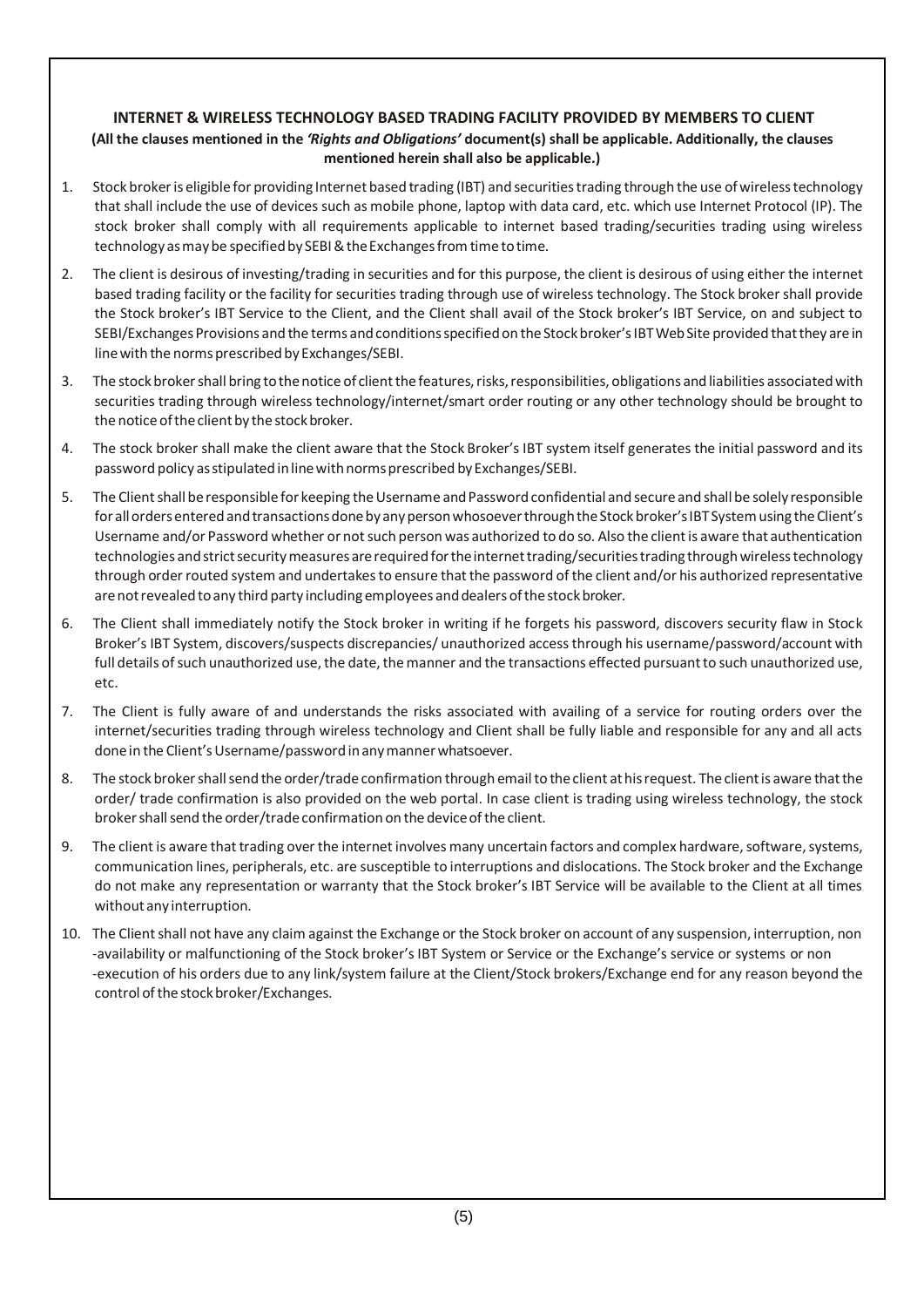# **RISK DISCLOSURE DOCUMENT FOR CAPITAL MARKET AND DERIVATIVES SEGMENTS**

This document contains important information on trading in Equities/Derivatives Segments of the stock exchanges. All prospective constituents should read this document before trading in Equities/Derivatives Segments of the Exchanges.

Stock exchanges/SEBI does neither singly or jointly and expressly nor impliedly guarantee nor make any representation concerning thecompleteness,the adequacy or accuracy ofthis disclosure document nor have Stock exchanges/SEBI endorsed or passed anymerits of participating in the trading segments. This briefstatementdoes not disclosealltherisks andothersignificant aspects oftrading.

In the light of the risks involved, you should undertake transactions only if you understand the nature of the relationship into which you are entering and the extent of your exposure to risk.

You must know and appreciate that trading in Equity shares, derivatives contracts or other instruments traded on the Stock Exchange, which have varying element of risk, is generally not an appropriate avenue for someone of limited resources/limited investment and/or trading experience and low risk tolerance. You should therefore carefully consider whether such trading is suitable for you in the light of your financial condition. In case you trade on Stock exchanges and suffer adverse consequences or loss, you shall be solely responsible for the same and Stock exchanges/its Clearing Corporation and/or SEBI shall not be responsible, in any manner whatsoever, for the same and it will not be open for you to take a plea that no adequate disclosure regarding the risks involved was made or that you were not explained the full risk involved by the concerned stock broker. The constituent shall be solely responsible for the consequences and no contract can be rescinded on that account. You must acknowledge and accept that there can be no guarantee of profits or no exception from losses while executing orders for purchase and/or sale of a derivative contract being traded on Stock exchanges.

It must be clearly understood by you that your dealings on Stock exchanges through a stock broker shall be subject to your fulfilling certain formalities set out by the stock broker, which may inter alia include your filling the know your client form, reading the rights and obligations, do's and don'ts, etc., and are subject to the Rules, Byelaws and Regulations of relevant Stock exchanges, its Clearing Corporation, guidelines prescribed by SEBI and in force from time to time and Circulars as may be issued by Stock exchanges or its Clearing Corporation and in force from time to time.

Stock exchanges does not provide or purport to provide any advice and shall not be liable to any person who enters into any businessrelationship with any stock broker of Stock exchanges and/or any third party based on any information contained in this document. Any information contained in this document must not be construed as business advice. No consideration to trade should be made without thoroughly understanding and reviewing the risksinvolved in such trading. If you are unsure, you must seek professional advice onthesame.

In considering whether to trade or authorize someone to trade for you, you should be aware of or must get acquainted with the following:-

#### **1. BASICRISKS:**

#### **1.1 RiskofHigherVolatility:**

Volatility refers to the dynamic changes in price that a security/derivatives contract undergoes when trading activity continues on the Stock Exchanges. Generally, higher the volatility of a security/derivatives contract, greater is its price swings. There may be normally greater volatility in thinly traded securities / derivatives contracts than in active securities /derivatives contracts. As aresult of volatility, your ordermay only be partially executed or not executed at all, or the price at which your order got executed may be substantially different from the last traded price or change substantially thereafter, resulting in notional or real losses.

#### **1.2 Riskof Lower Liquidity:**

Liquidity refersto the ability of market participants to buy and/or sell securities / derivatives contracts expeditiously at a competitive price and with minimal price difference. Generally, it is assumed that more the numbers of orders available in a market, greater is the liquidity. Liquidity is important because with greater liquidity, it is easier for investors to buy and/or sell securities / derivatives contracts swiftly and with minimal price difference, and as a result, investors are more likely to pay or receive a competitive price for securities / derivatives contracts purchased or sold. There may be a risk of lower liquidity in some securities/ derivatives contracts as compared to active securities/ derivatives contracts. As a result, your ordermay only bepartially executed, ormaybeexecutedwith relatively greater pricedifference ormaynotbeexecutedat all.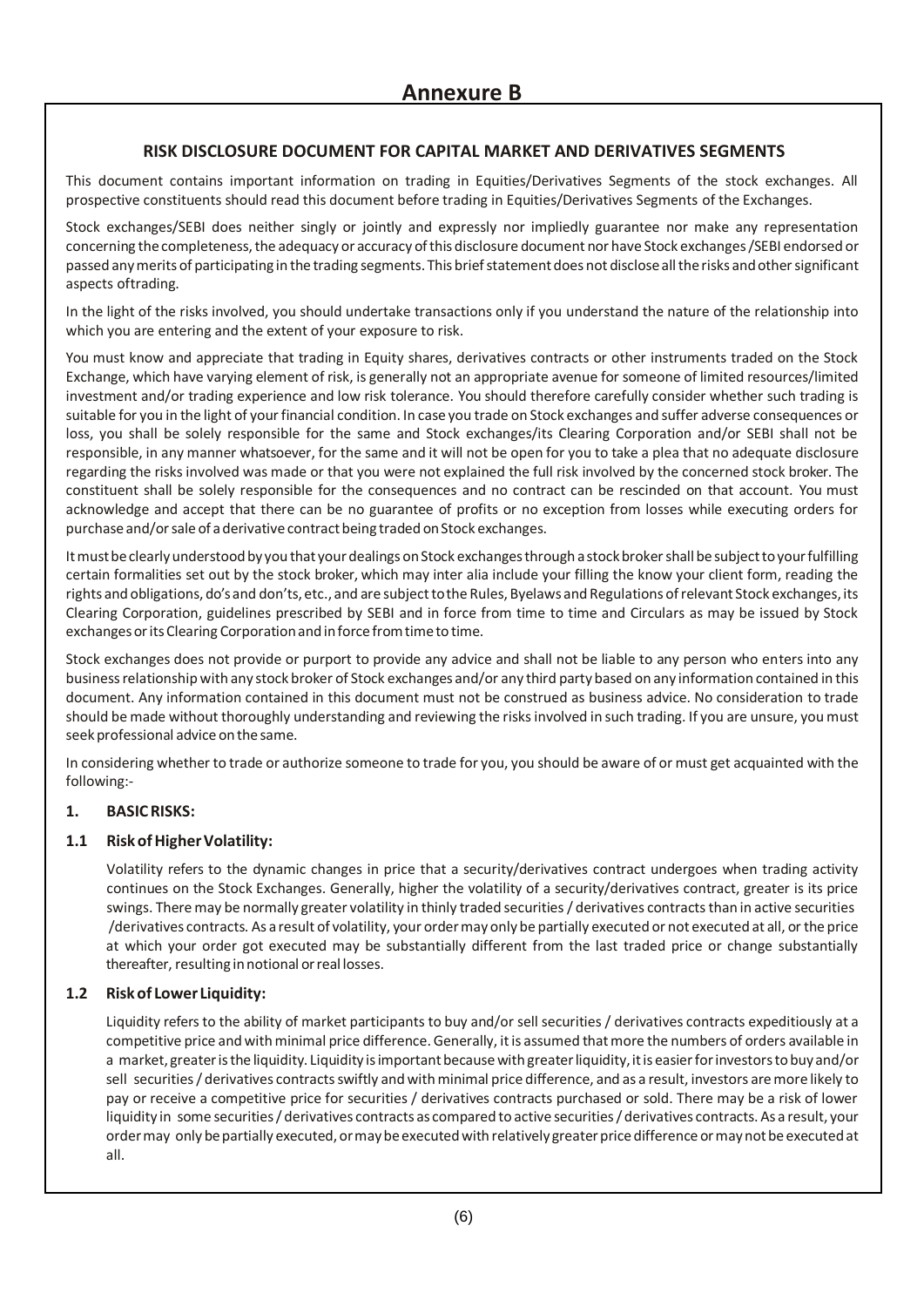**1.2.1** Buying or selling securities/ derivatives contracts as part of a day trading strategy may also result into losses, because in such a situation, securities / derivatives contracts may have to be sold / purchased at low / high prices, compared to the expected price levels, so as not to have any open position or obligation to deliver or receive a security / derivatives contract.

#### **1.3 RiskofWiderSpreads:**

Spread refers to the difference in best buy price and best sell price. It represents the differential between the price of buying a security / derivatives contract and immediately selling it or vice versa. Lower liquidity and higher volatility may result in wider than normal spreads for less liquid or illiquid securities / derivatives contracts. This in turn will hamper better price formation.

#### **1.4 Risk-reducingorders:**

The placing of orders(e.g., "stop loss" orders, or "limit" orders) which are intended to limitlossesto certain amounts may not be effective many a time because rapid movement in market conditions may make it impossible to execute such orders.

- **1.4.1** A "market" order will be executed promptly, subject to availability of orders on opposite side, without regard to price and that, while the customer may receive a prompt execution of a "market" order, the execution may be at available prices of outstanding orders, which satisfy the order quantity, on pricetime priority. Itmay be understood thatthese pricesmay be significantly different from the last traded price or the best price in that security / derivatives contract.
- **1.4.2** A "limit" order will be executed only at the "limit" price specified for the order or a better price. However, while the customer receives price protection, there is a possibility that the order may not be executed at all.
- **1.4.3** A stop loss order is generally placed "away" from the current price of a stock / derivatives contract, and such order gets activated if and when the security / derivatives contract reaches, or trades through, the stop price. Sell stop orders are entered ordinarily below the current price, and buy stop orders are entered ordinarily above the current price. When the security / derivatives contract reaches the pre-determined price, or trades through such price, the stop loss order converts to a market/limit order and is executed at the limit or better. There is no assurance therefore that the limit order will be executable since a security / derivatives contract might penetrate the pre-determined price, in which case, the risk of such order not getting executed arises, just as with a regular limit order.

#### **1.5 RiskofNewsAnnouncements:**

News announcements that may impact the price of stock / derivatives contract may occur during trading, and when combined with lower liquidity and higher volatility, may suddenly cause an unexpected positive or negative movement in the price of the security / contract.

#### **1.6 RiskofRumors:**

Rumors about companies / currencies at times float in the market through word of mouth, newspapers, websites or news agencies, etc. The investors should be wary of and should desist from acting on rumors.

#### **1.7 SystemRisk:**

High volume trading will frequently occur at the market opening and before market close. Such high volumes may also occur at any point in the day. These may cause delays in order execution or confirmation.

- **1.7.1** During periods of volatility, on account of market participants continuously modifying their order quantity or prices or placing fresh orders, there may be delays in order execution and its confirmations.
- **1.7.2** Under certain market conditions, it may be difficult or impossible to liquidate a position in the market at a reasonable price or at all, when there are no outstanding orders either on the buy side or the sell side, or if trading is halted in a security / derivatives contract due to any action on account of unusual trading activity or security / derivatives contract hitting circuit filters or for any other reason.

#### **1.8 System/Network Congestion:**

Trading on exchanges is in electronic mode, based on satellite/leased line based communications, combination of technologies and computer systems to place and route orders. Thus, there exists a possibility of communication failure or system problems or slow or delayed response from system or trading halt, or any such other problem/glitch whereby not being able to establish access to the trading system/network, which may be beyond control and may result in delay in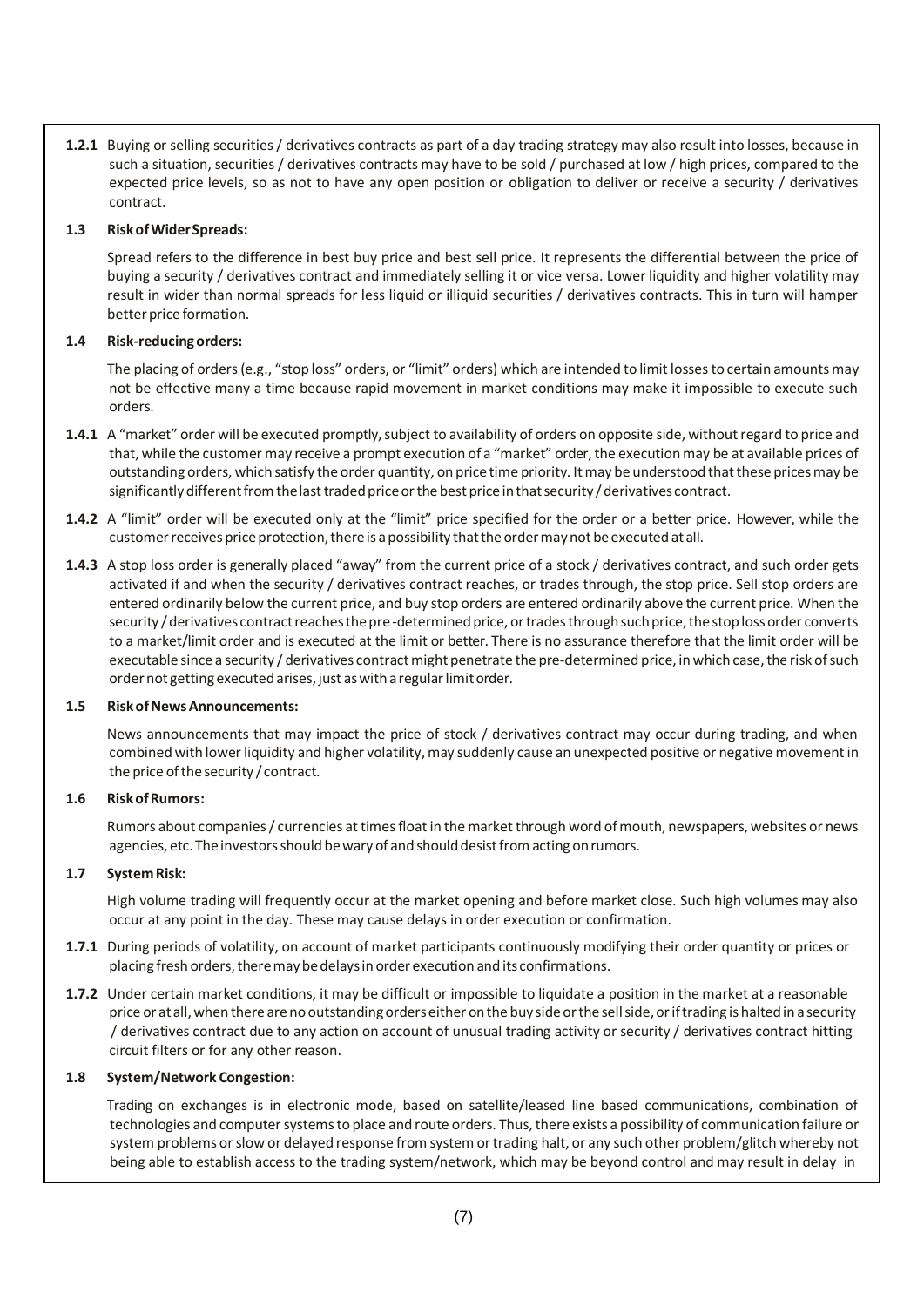processing or not processing buy or sell orders either in part or in full. You are cautioned to note that although these problems may be temporary in nature, but when you have outstanding open positions or unexecuted orders, these represent a risk because of your obligations to settle all executed transactions.

**2. As far as Derivatives segments are concerned, please note and get yourself acquainted with the following additional features:-**

### **2.1 Effectof "Leverage" or "Gearing":**

In the derivatives market, the amount of margin is small relative to the value of the derivatives contract so the transactions are 'leveraged' or 'geared'. Derivatives trading, which is conducted with a relatively small amount of margin, provides the possibility of great profit or loss in comparison with the margin amount. But transactions in derivatives carry a high degree ofrisk.

You should therefore completely understand the following statements before actually trading in derivatives and also trade with caution while taking into account one's circumstances, financial resources, etc. If the prices move against you, you may lose a part of or wholemargin amountin a relatively short period of time. Moreover,the lossmay exceed the original marginamount.

- A. Futures trading involve daily settlement of all positions. Every day the open positions are marked to market based on the closing level of the index / derivatives contract. If the contract has moved against you, you will be required to deposit the amount of loss (notional) resulting from such movement. This amount will have to be paid within a stipulated time frame, generally before commencement of trading on next day.
- B. If you fail to deposit the additional amount by the deadline or if an outstanding debt occursin your account, the stock brokermay liquidate a part of or the whole position orsubstitute securities. In this case, you will be liable for any losses incurred due to such close-outs.
- C. Under certain market conditions, an investor may find it difficult or impossible to execute transactions. For example, this situation can occur due to factors such as illiquidity i.e. when there are insufficient bids or offers or suspension of trading due to price limit or circuit breakers etc.
- D. In order to maintain market stability, the following steps may be adopted: changes in the margin rate, increases in the cash margin rate or others. These newmeasures may also be applied to the existing open interests. In such conditions, you will be required to put up additional margins or reduce your positions.
- E. You must ask your broker to provide the full details of derivatives contracts you plan to trade i.e. the contract specifications and the associated obligations.

#### **2.2 Currency specific risks:**

- 1. The profit or loss in transactions in foreign currency-denominated contracts, whether they are traded in your own or another jurisdiction, will be affected by fluctuations in currency rates where there is a need to convert from the currency denomination of the contract to another currency.
- 2. Under certain market conditions, youmay find it difficult or impossible to liquidate a position. This can occur, for example when a currency is deregulated or fixed trading bands are widened.
- 3. Currency prices are highly volatile. Price movements for currencies are influenced by, among other things: changing supply-demand relationships; trade, fiscal, monetary, exchange control programs and policies of governments; foreign political and economic events and policies; changes in national and international interest rates and inflation; currency devaluation; and sentiment of the market place. None of these factors can be controlled by any individual advisor and no assurance can be given that an advisor's advice will result in profitable trades for a participating customer or that a customer will not incur losses from such events.

#### **2.3 RiskofOptionholders:**

1. An option holder runsthe risk of losing the entire amount paid for the option in a relatively short period of time. Thisrisk reflectsthe nature of an option as a wasting asset which becomesworthless whenit expires. An option holder who neither sells his option in the secondary market nor exercisesit prior to its expiration will necessarily lose his entire investment in the option. If the price of the underlying does not change in the anticipated direction before the option expires, to an extent sufficient to cover the cost of the option, the investor may lose all or a significant part of his investment in the option.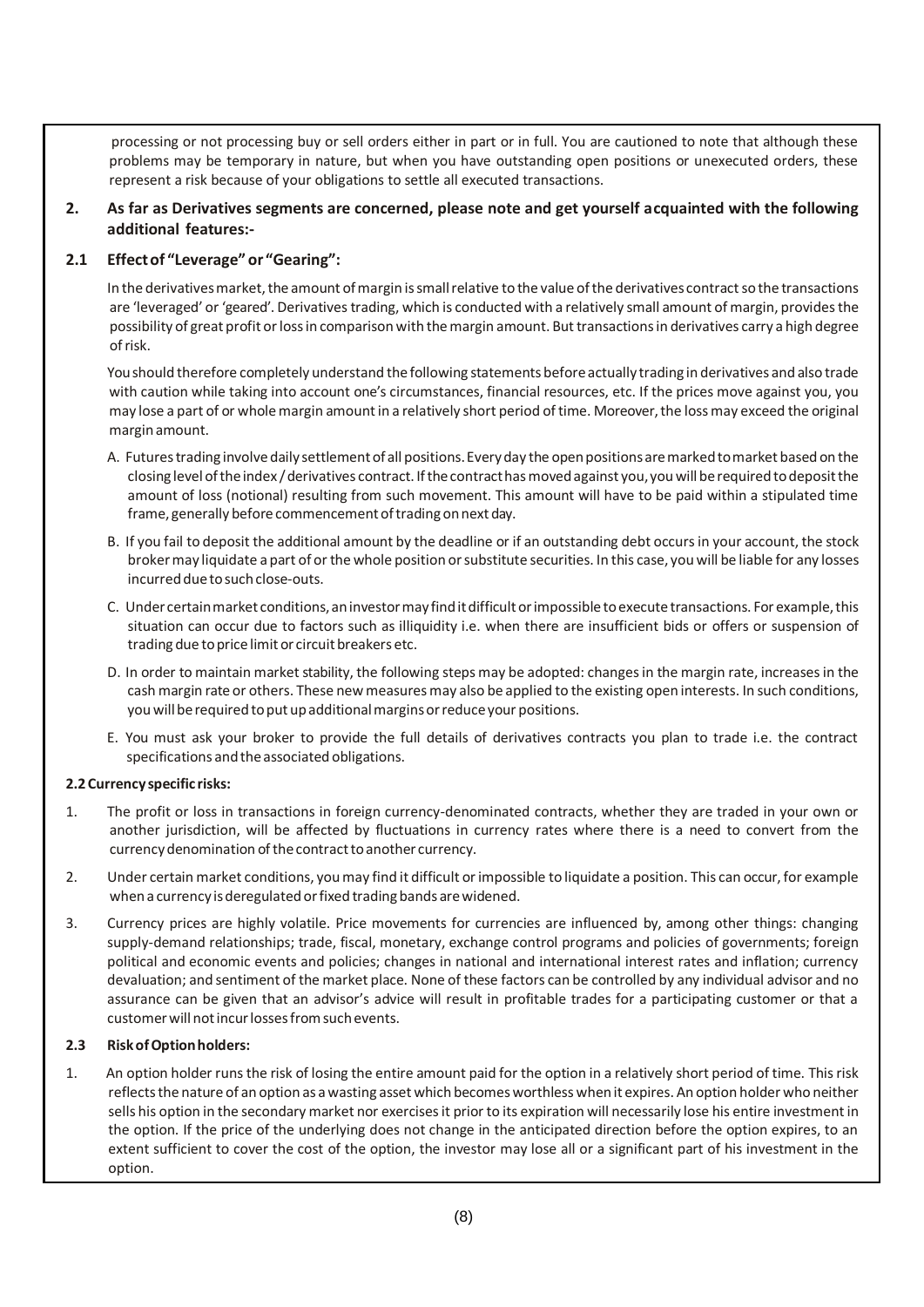2. The Exchanges may impose exercise restrictions and have absolute authority to restrict the exercise of options at certain times in specified circumstances.

#### **2.4 RisksofOptionWriters:**

- 1. If the price movement of the underlying is not in the anticipated direction, the option writer runs the risks of losing substantial amount.
- 2. The risk of being an option writer may be reduced by the purchase of other options on the same underlying interest and thereby assuming a spread position or by acquiring other types of hedging positions in the options markets or other markets. However, even where the writer has assumed a spread or other hedging position, the risks may still be significant. A spread position is not necessarily less risky than a simple 'long' or 'short' position.
- 3. Transactions that involve buying and writing multiple options in combination, or buying or writing options in combination with buying or selling short the underlying interests, present additional risks to investors. Combination transactions, such as option spreads, are more complex than buying or writing a single option. And it should be further noted that, as in any area of investing, a complexity not well understood is, in itself, a risk factor. While this is not to suggest that combination strategies should not be considered, it is advisable, as is the case with all investments in options, to consult with someone who is experienced and knowledgeable with respect to the risks and potential rewards of combination transactions under variousmarket circumstances.

### **3. TRADINGTHROUGHWIRELESS TECHNOLOGY/ SMARTORDERROUTINGORANYOTHERTECHNOLOGY:**

Any additional provisions defining the features, risks, responsibilities, obligations and liabilities associated with securities trading through wireless technology/ smart order routing or any other technology should be brought to the notice of the client by the stock broker.

#### **4.GENERAL**

- **4.1** The term 'constituent' shall mean and include a client, a customer or an investor, who deals with a stock broker for the purpose of acquiring and/or selling of securities / derivatives contracts through the mechanism provided by the Exchanges.
- **4.2** The term 'stock broker'shall mean and include a stock broker,a broker or a stock broker,who has been admitted assuch by the Exchanges and who holds a registration certificate from SEBI.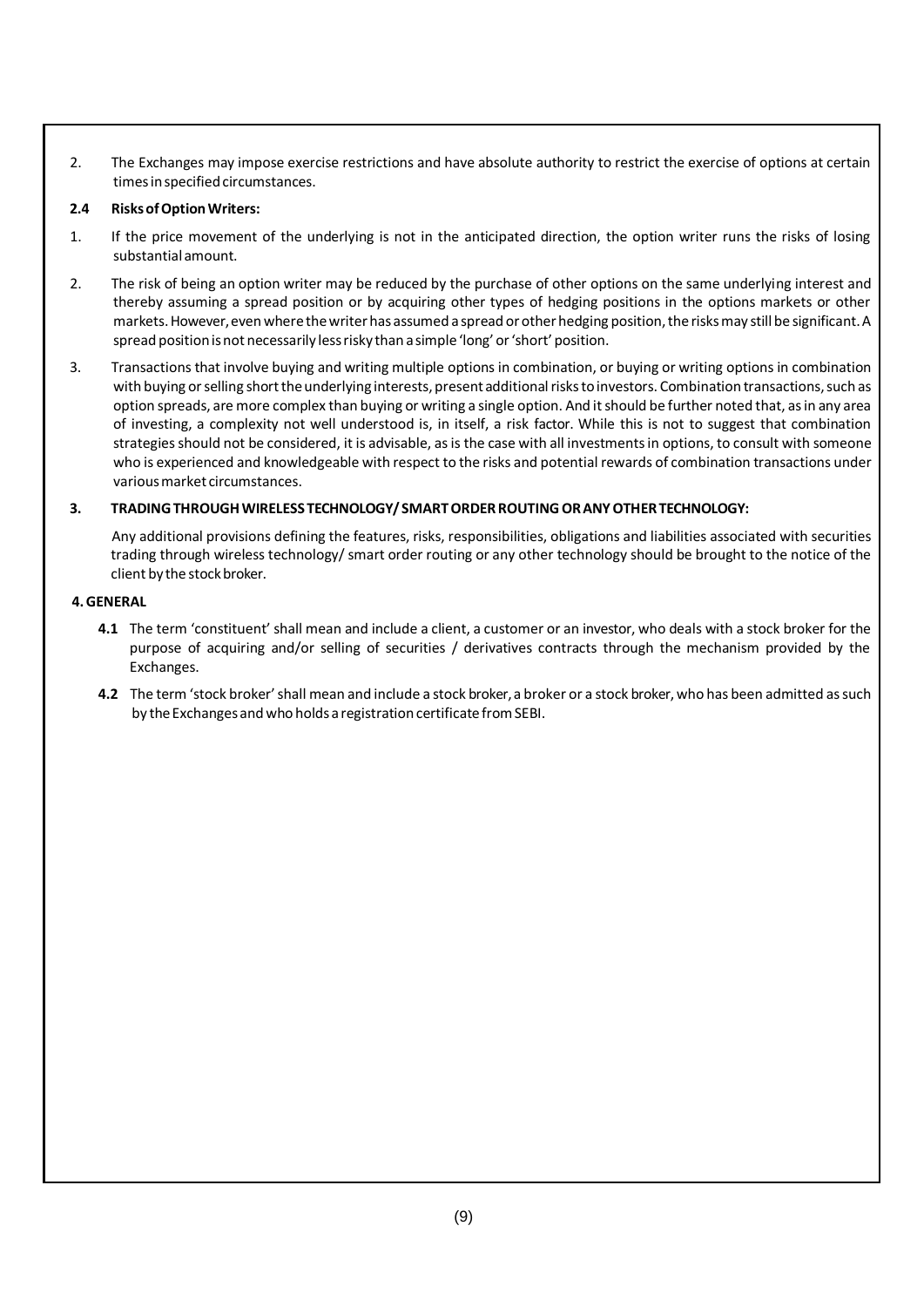# **GUIDANCE NOTE - DO's AND DON'Ts FOR TRADING ON THE EXCHANGE(S)**

# **FOR INVESTORS BEFORE YOU BEGIN TO TRADE**

- 1. Ensure that you deal with and through only SEBI registered intermediaries. You may check their SEBI registration certificate number from the list available on the Stock exchanges websit[e www.nseindia.com ,](http://www.nseindia.com/) [www.bseindia.com a](http://www.bseindia.com/)nd SEBI website [www.sebi.gov.in.](http://www.sebi.gov.in/)
- 2. Ensurethat youfilltheKYCformcompletely and strikeofftheblank fieldsin the KYCform.
- 3. Ensure that you have read all the mandatory documents viz. Rights and Obligations, Risk Disclosure Document, Policy and Procedure document of the stock broker.
- 4. Ensure to read, understand and then sign the voluntary clauses, if any, agreed between you and the stock broker. Note that the clauses as agreed between you and the stock broker cannot be changed without your consent.
- 5. Get a clear idea about all brokerage, commissions, fees and other charges levied by the broker on you for trading and the relevant provisions/guidelines specified by SEBI/Stock exchanges.
- 6. Obtain a copy of all the documents executed by you from the stock broker free of charge.
- 7. In case you wish to execute Power of Attorney (POA) in favour of the Stock broker, authorizing it to operate your bank and demat account, please refer to the guidelines issued by SEBI/Exchanges in this regard.

### **TRANSACTIONS AND SETTLEMENTS**

- 8. The stock broker may issue electronic contract notes (ECN) if specifically authorized by you in writing. You should provide your email id to the stock broker for the same. Don't opt for ECN if you are not familiar with computers.
- 9. Don't share your internet trading account's password with anyone.
- 10. Don't make any payment in cash to the stock broker.
- 11. Make the payments by account payee cheque in favour of the stock broker. Don't issue cheques in the name of sub-broker. Ensure that you have a documentary proof of your payment/deposit of securities with the stock broker, stating date, scrip, quantity,towardswhichbank/demataccountsuchmoneyorsecuritiesdepositedandfromwhichbank/demataccount.
- 12.Note that facility of Trade Verification is available on stock exchanges' websites, where details of trade as mentioned in the contract notemay beverified. Where trade details onthewebsite do nottallywith the detailsmentionedin thecontractnote, immediately get in touch with the Investors Grievance Cell of the relevant Stock exchange.
- 13 In case you have given specific authorization formaintaining running account, payout of funds or delivery ofsecurities(asthe case may be), may not be made to you within one working day from the receipt of payout from the Exchange. Thus, the stock broker shall maintain running account for you subject to the following conditions:
- a) Such authorization from you shall be dated, signed by you only and contains the clause that you may revoke the same at any time.
- b) The actual settlement of funds and securities shall be done by the stock broker, at least once in a calendar quarter or month, depending on your preference. While settling the account, the stock broker shall send to you a 'statement of accounts' containing an extract from the client ledger for funds and an extract from the register of securities displaying all the receipts/deliveries of funds and securities. The statement shall also explain the retention of funds and securities and the details of the pledged shares, if any.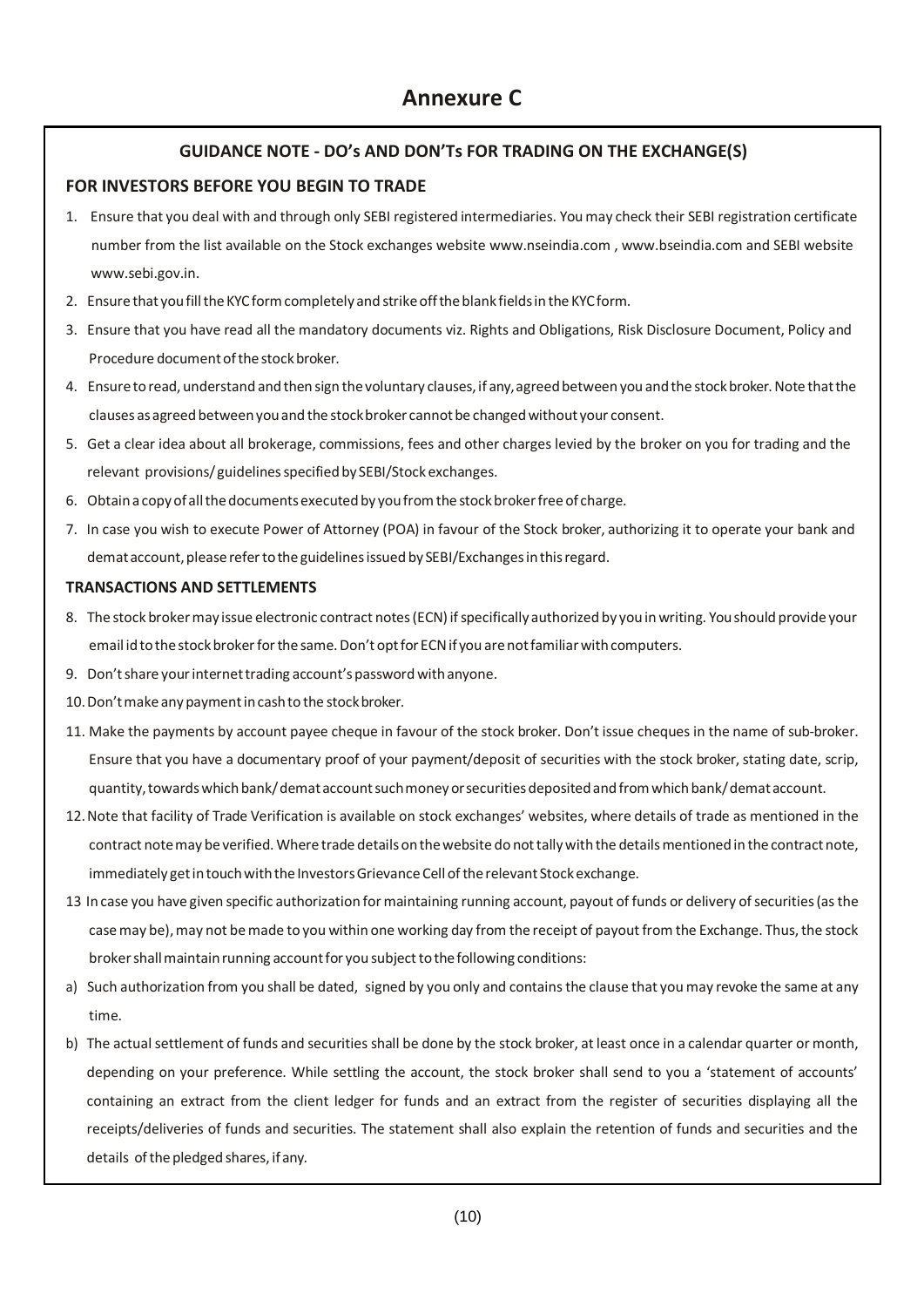- c) On the date of settlement, the stock broker may retain the requisite securities/funds towards outstanding obligations and may also retain the funds expected to be required tomeet derivatives margin obligationsfor next 5 trading days, calculated in the manner specified by the exchanges. In respect of cash market transactions, the stock broker may retain entire pay-in obligation of funds and securities due from clients as on date of settlement and for next day's business, he may retain funds/securities/margintotheextentof valueoftransactionsexecutedonthedayofsuch settlementinthecashmarket.
- d) Youneed to bring any dispute arising from the statement of account orsettlementsomade to the notice ofthe stockbrokerin writing preferably within 7 (seven) working days from the date of receipt of funds/securities or statement, as the case may be. In case of dispute, refer the matter in writing to the Investors Grievance Cell of the relevant Stock exchanges without delay.
- 14. In case you have not opted for maintaining running account and pay-out of funds/securities is not received on the next working day of the receipt of payout from the exchanges, please refer the matter to the stock broker. In case there is dispute, ensure that you lodge a complaint in writing immediately with the Investors Grievance Cell of the relevant Stock exchange.
- 15.Please register your mobile number and email id with the stock broker, to receive trade confirmation alerts/ details of the transactionsthrough SMS or email, by the end ofthe trading day,fromthestockexchanges.

#### **IN CASE OF TERMINATION OF TRADING MEMBERSHIP**

- 16. In case, a stock broker surrenders his membership, is expelled from membership or declared a defaulter; Stock exchanges gives a public notice inviting claims relating to only the "transactions executed on the trading system" of Stock exchange, from the investors. Ensure that you lodge a claim with the relevant Stock exchanges within the stipulated period and with the supporting documents.
- 17.Familiarize yourself with the protection accorded to the money and/or securities you may deposit with your stock broker, particularly in the event of a default or the stock broker'sinsolvency or bankruptcy and the extent to which you may recover such money and/or securities may be governed by the Bye-laws and Regulations of the relevant Stock exchange where the trade was executed and the scheme of the Investors' Protection Fund inforce from time to time.

#### **DISPUTES/ COMPLAINTS**

- 18.Please note that the details of the arbitration proceedings, penal action against the brokers and investor complaints against the stock brokers are displayed on the website of the relevant Stock exchange.
- 19. In caseyourissue/problem/grievance is not being sorted outby concernedstockbroker/sub-brokerthen youmay takeup the matter with theconcerned Stock exchange. If you are notsatisfiedwith the resolution of your complaintthen youcanescalate the matter to SEBI.
- 20.Note that all the stock broker/sub-brokers have been mandated by SEBI to designate an e-mail ID of the grievance redressal division/compliance officer exclusively for the purpose of registering complaints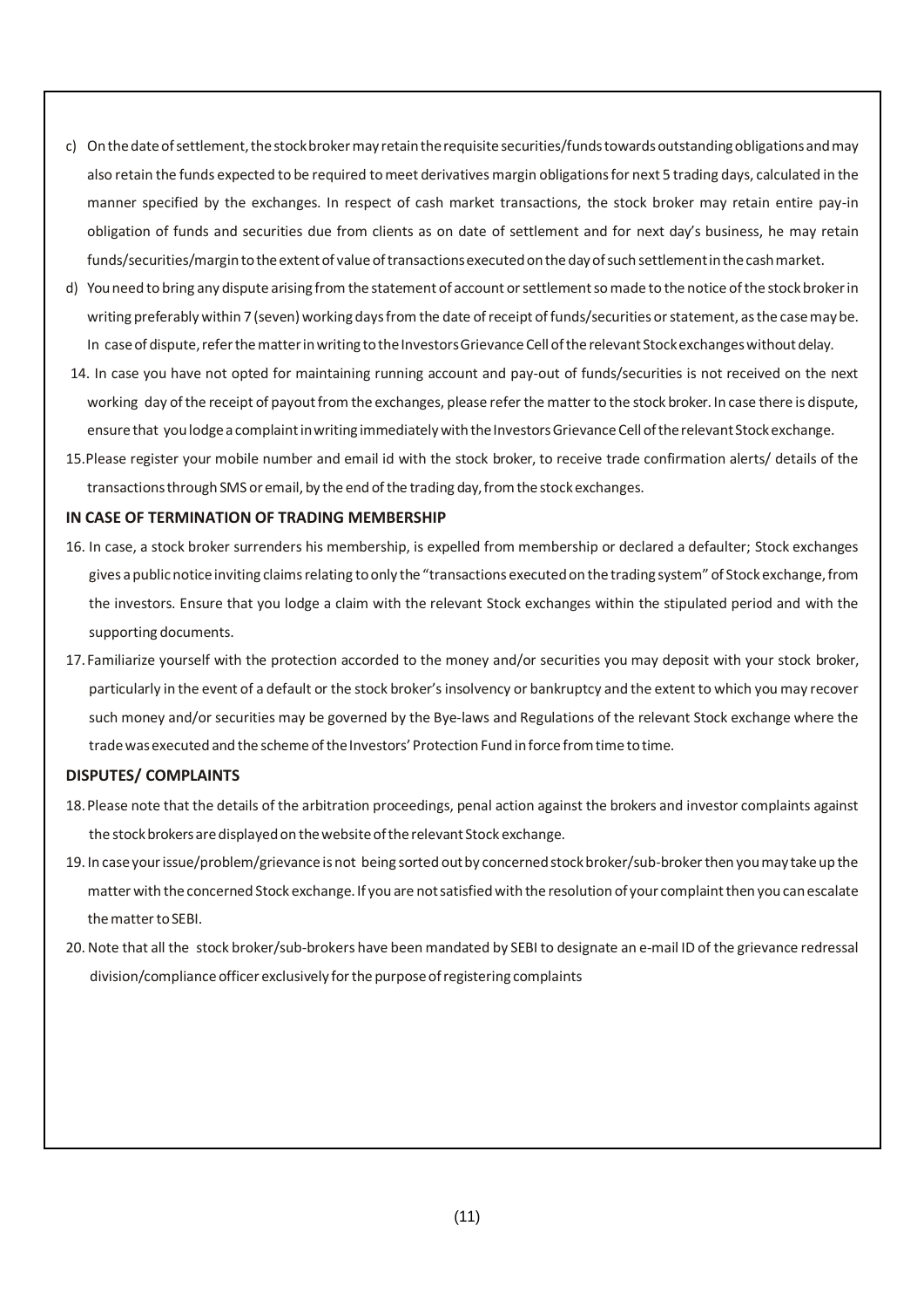

# **Annexure D**

### **POLICIES AND PROCEDURES :**

The underlying document outlines various policies and procedures of **SKY COMMODITIES INDIA PVT. LTD.,** has framed with respect to its dealing with clients for capital market transactions to ensure transparency and facilitate understanding on various aspects related to service delivery. Kindly note that the below stated policies and procedures are subject to change from time to time depending on the market and external environment and clients can refer our Website for the updated documents.

#### **1. Refusalof ordersforPenny / Illiquid Stocks**:

The client is required to adhere to Exchange / Members guidelines and due diligence while trading in such stocks. Also SEBI/ Exchange from time to time issues directives necessitating additional due diligence for dealing in such stocks.

We at our sole discretion, may impose certain restrictions / conditions (on case to case basis) subject to rules, regulations, bye-laws, circulars, directives and guidelines of SEBI and Exchanges as well as considering the prevalent market and other circumstances and risk policies at a related point in time. These restrictions / conditions include but are not limited to the following:

- a) Restrict wholly / partly for trading, in certain security or category of securities:
	- \* Illiquid stocks / stocks having low liquidity
	- \* Illiquid Options / far month options / long dated options
	- \* Writing of Options
	- \* Any other securities / contracts are volatile or subject to market manipulation or has concentration risk at client level or at the company level.
- b) require theclienttoprovide appropriatedeclarations before /after accepting such orders.
- c) accept or partially accept an order for buy and / orsell. Such acceptancemay require execution in a controlled environment (for e.g. fromcentralizeddesk insteadoffromdesignateddealing areaor online platform)
- d) cancel orders in above securities / contracts received from clients before execution or after partial execution without assigning any reasons thereof.
- e) we shall not be responsible for non-execution / delay in execution of such orders and consequential opportunity loss or financial lossto theclient.
- f) have the discretion to place such restrictions, notwithstanding the fact that the client has adequate credit balance or margin available in his account and / or the client had previously purchased or sold such securities/ contracts through us.

#### **2. Settingup of Client's Exposure Limit:**

The Exchange bye-laws requires a member broker to adhere to various trading and settlement obligations and conditions which include but are not limited to

- \* Upfront Margin maintenance requirements with the Exchange / Clearing Corporation prior to taking an exposure in the market
- \* Cash and Collaterals / Security Deposit, in prescribed ratio, for marginmaintenance.
- \* Certain margins to be paid for in cash only, e.g. mark to market
- \* Settlement obligationsin respect of funds and / or securitiesto be honoured as per the settlement calendar prescribed by the exchange from time to time.

In order to enable SKY COMMODITIES INDIA PVT. LTD., to meet the obligation on behalf of the client, SKY COMMODITIES INDIA PVT. LTD., seeks client's co-operation to maintain adequate margin, make timely settlement of obligations, top-up margin by scheduled date, etc.,

**Exposure Setting:** Margin based limit / exposures will be set for clients for transacting in Cash **,** F&O, Currency and Commodity segment. While computing the available margin, clear credit lying in client's ledger and securities pledged by the client's from their demat account for which limited power of attorney is available with SKY COMMODITIES INDIA PVT. LTD., etc., may be considered.

Margin can be paid in form of cash and approved collateral. Collateral will be valued on daily basis at latest / previous day's closing price and appropriate hair-cutshall be applicable. List of approved collaterals/securities along with applicable haircut, is subject to revision from time to time depending on market volatility, quality of collateral etc.,

#### **3. Brokerage Policy**:

The stock broker is entitled to charge brokerage within the limits imposed by exchange which at present is as under:

#### **a. For CashMarket Segment**:

The maximum brokerage chargeable in relation to trades effected in the securities admitted to dealings on the Capital Market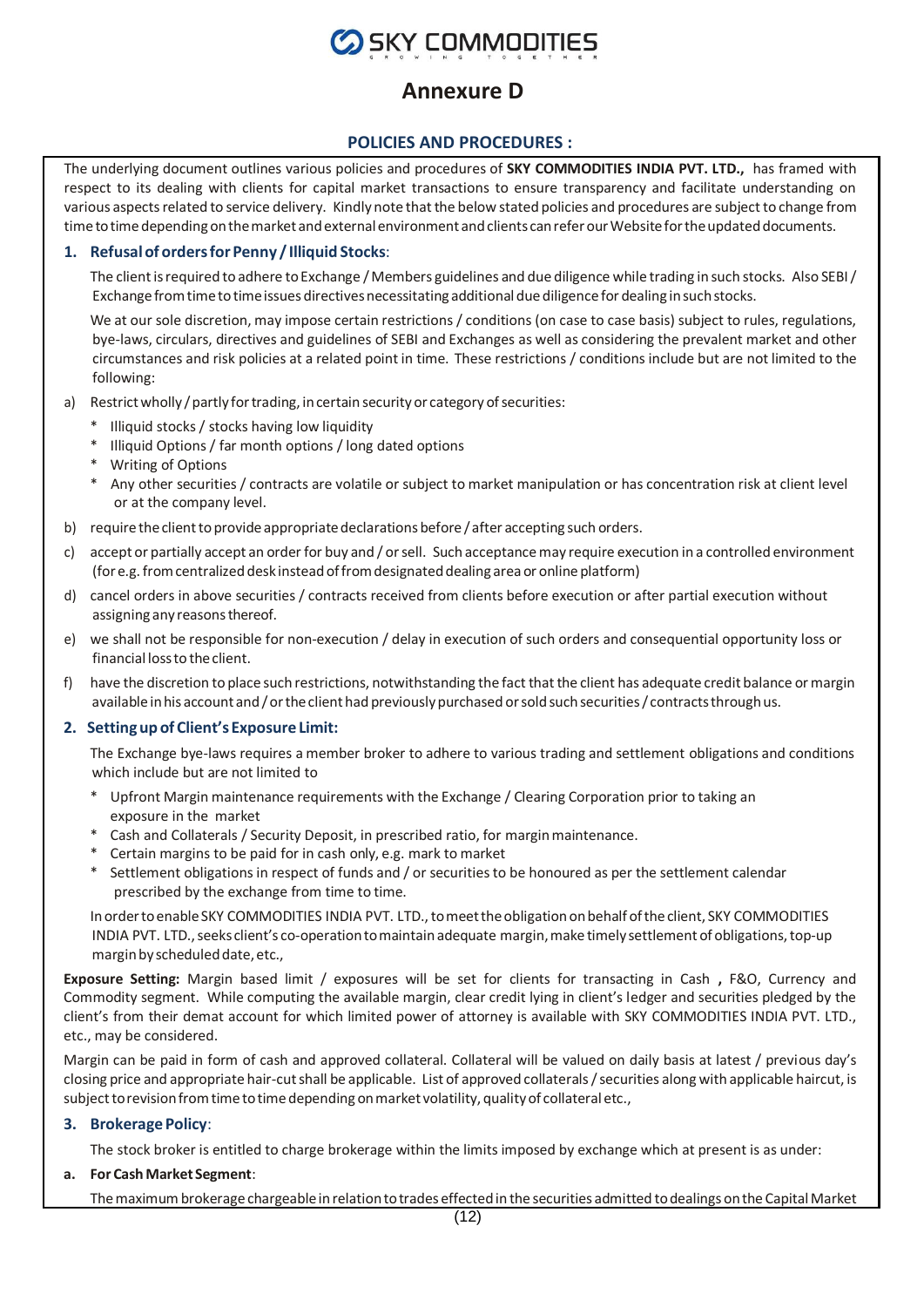segment of the exchange shall be 2.5% of the contract price exclusive of statutory and other levies / charges e.g. 1) GST 2) SEBI / Exchange / Clearing Member charges, 3) Stamp Duty, 4) Statutory charges payable to Exchange / SEBI / Govt. Authorities etc., 5) STT 6) DP Annual maintenance charges / transaction charges / Demat / Remat / Inter- Sett. / Pledge / Unpledge etc., 7) Account Opening Charges and Charges towards customized / specialized services etc.,) It is hereby further clarified that where the sale / purchase value of a share is Rs.10/- or less, a maximum brokerage of 25 paise per share may be collected.

#### **b. ForOptionContracts:**

Brokerage for option contractsshall be charged on the premiumamount of which the option contract was bought orsold and not on the strike price of the option contract. It is hereby clarified that brokerage charged on options contracts shall not exceed 2.5% of the premium amount or Rs.100/- (per lot) whichever is higher.

#### **4, Imposition of Penalty / Delayed Payment Charges:**

Penalty levied by Exchanges:

Exchanges / Clearing Corporation / SEBI levy penalties on the member broker for irregularities observed by them during course of its dealing with Members. SKY COMMODITIES INDIA PVT. LTD., shall recover such imposed penalties / levies, by the Exchange / regulators, from the client which arises on account of dealing by such client. Few examples of penalties are listed below:

- i. Auction resulting from short deliveries
- ii. Non adherence to client wise exposure limits in Cash, F&O and Currency Segment
- iii. Client wise shortfall in F &O and Currency margin (Except Initial Margin)
- iv. Any other reasons which may be specified by the Exchange / Clearing Corporation / SEBI from time totime.

#### **Delayed payment charges / margin shortage charges:**

As per the Exposure Limit section outlined earlier in the document, client shall maintain adequate margin / settle the obligation / top-up the margin by scheduled date. Incase client fails to settle the dues in time, SKY COMMODITIES INDIA PVT. LTD., shall reserve the right to $-$ 

Levy delayed payment charges, not exceeding 2% per month, or such other rate as may be determined by the SKY COMMODITIES INDIA PVT. LTD., from time to time, on account of delays / failure by the client in meeting the pay-in / margin obligations / mark to market obligation on the scheduled date till the date of payment in Cash and / or F&O segment and/or Currency segment. Actual (Clear) Balance will be considered for computation of delayed payment charges and not the Ledger Balance.

Levy a charge for disproportionate cash versus collaterals ratio prescribed by the Exchanges for deposit of margins in F&O and Currency.

Not consider any credit balance in other family or group account of the client while computing delayed payment charges on the debit balance in the running account of a client.

The above levy is only a penal measure incase of a client default in meeting settlement and margin obligation and should not be construed as funding arrangement by the client; and the client cannot demand continuation of service on a permanent basis citing levy of delayed payment charges.

**Interest free Deposits**: SKY COMMODITIES INDIA PVT. LTD., provides exposure against the upfront margin received in the form of cash / collateral from the client and the client also has the prerogative to demand withdrawal of cash or collaterals at his discretion, subject to surplus margin in place. SKY COMMODITIES INDIA PVT. LTD., shall not pay any interest or other benefit to the client for maintaining cash balances or depositing collateral margins .

#### **5. LiquidationPolicy:**

#### **(The rightto sell Client'ssecuritiesor closeclient's Positions,without giving noticetotheclient onaccountof non-payment ofduesbyclient)**

As per the Exposure Limit section outlined earlier in the document, client shall maintain adequate margin / settle the obligation / top-up the requiredmargin by scheduled date. The client agrees and confirmsthatin case of any delay (beyond permissible time limit as per SEBI or Exchange rules, regulations, byelaws, circulars and other applicable laws / provisions) in the making the payment, SKY COMMODITIES INDIA PVT. LTD., shall have the right to sell client's securities / positions / contracts, both unpaid securities as well as collaterals deposited towards margins or securities previously purchased by the client or close out client's open positions / contracts or offset credit balance in other segment / exchange against client's obligation / debit balances / liabilities, without giving any notice to the client, as per prevalent risk policy from time to time, in circumstances including but not limited to the following: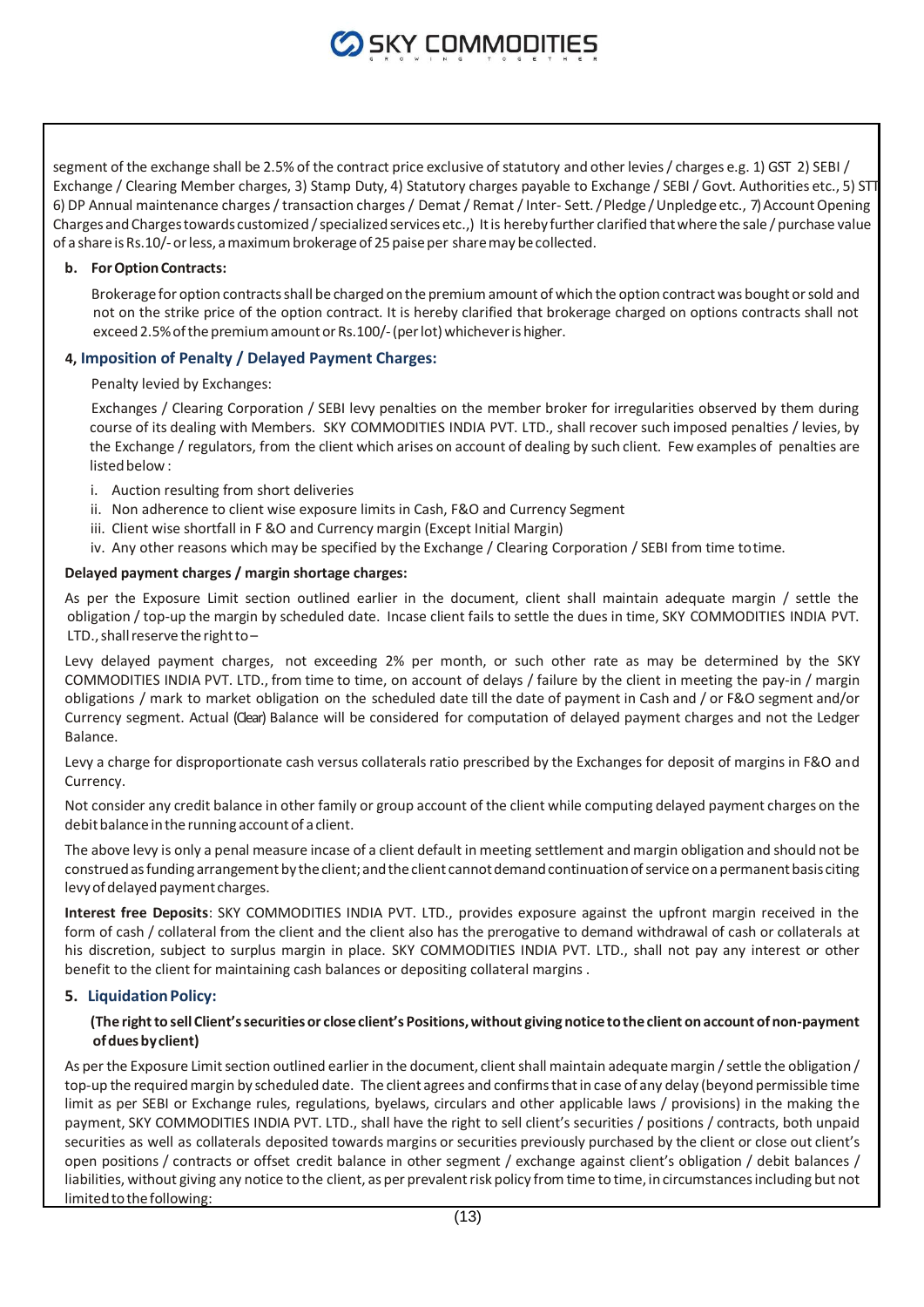

- Where intraday position if any not liquidated before prescribed time or placing of fresh intraday order after a cut-off time fixedby SKY COMMODITIES INDIA PVT. LTD.,.
- Where client is not having adequate margins, as per conditions specified in Exposure Limit section and failure to top-up further margins.
- \* Client delays / fails to meet the pay-in obligation, mark to market dues, clearance of debit balances or realization proceeds of the cheque deposited by the client to meet obligation is not received
- Cheque bouncing / not honouring sale obligation by delivering shares in time or due to any reason, delays or fails in clearing outstandingduestoSKY COMMODITIES INDIA PVT. LTD.,
- Volume in excess of permissible internal limit cap in illiquid / penny stocks / long dated options / far month options or excessive speculative trading.
- Irregularities in dealing and other surveillance / anti-money laundering related observations.
- Client categorized as ineligible due to non-traceable, disputes, possible default by client and any other circumstances leading to raising non-confidence in client.
- Disputed delivery / trading position
- \* any direction from SEBI/Exchange or such other regulatory / statutory authorities.

Such liquidation may be in full or partial to the extent of shortfall / debit and securities / position / contracts selection would be at the discretion of SKY COMMODITIES INDIA PVT. LTD.,. Securities previously purchased would be used for liquidation where the sale proceeds of unpaid securities are inadequate to cover the pay-in obligations and or where the unpaid securities appear to be comparatively illiquid and cannot be sold at reasonable rates to the extent required.

After such square off of open positions as mentioned in the above clauses, if there is a debit balance, the client shall pay the same immediately. If, the client does not clear off the debit balance, SKY COMMODITIES INDIA PVT. LTD., shall have the right to liquidate the shares and other securities of the client (kept as collateral / margin) to the extent of the debit balance, without any intimation to the client. The client shall not have the right to decide on the timing of liquidation of shares and securities held in collateral / pledge and the shares and securities that needs to be sold or liquidated. SKY COMMODITIES INDIA PVT. LTD.,, its Directors and employees shall not be responsible for any loss or damages arising out of such selling.

#### **6. ShortagesinObligation arising out ofinternalnetting oftrades:**

The client may not receive shares on T + 2, in case there is an internal shortage situation with SKY COMMODITIES INDIA PVT. LTD., i.e. the buyer and seller are both SKY COMMODITIES INDIA PVT. LTD., clients and the seller defaults in delivery due to which the buyer may not receive the shares. A penalty as applicable from time to time, will be imposed on the defaulting client and the benefit will be passed on to the respective beneficiary client. Rate of penalty will be decided by member as applicable fromtime totime.

Incase of default of securities pay-in by the client and the shortage is vis-à-vis the Exchange, auction value of the exchange and all levies asapplicable shall berecovered fromthe defaultingclient.

Incases of securities having corporate actions, all cases of short delivery of cum transactions which cannot be auctioned on cum basis or where the cumbasis auction payoutis afterthe book closure /record date,would be compulsorily closed out at higher of 10% above the official closing price on the auction day or the highest traded price from first trading day of the settlement till the auction day.

### **7. Conditions under which a client may not be allowed to take further position or the broker may close the Existingposition of a client.**

We have margin based RMS system. Client may take exposure up to the amount of margin available with us. Client may not be allowed to take position in case of non-availability / shortage of margin as per our RMS policy of the company. Further it would be the duty of the client to monitor its position with SKY COMMODITIES INDIA PVT. LTD., from time to time. The existing position of the client is also liable to square off / close out without giving notice due to shortage of margin / non making of payment for their pay-in obligation / outstanding debits.

# **8. Suspension of trading account and Deregistering the client Suspension of Trading Account**

SKY COMMODITIES INDIA PVT. LTD., may carry a periodic review of the client accounts and may, at its discretion, suspend the clients accounts from trading in thefollowing circumstances.

- 1. Where the client's status is dormant or inactive during last 6 months from the date of last transaction.
- 2. Where the client has not cleared the naked or uncovered debits in prescribed time.